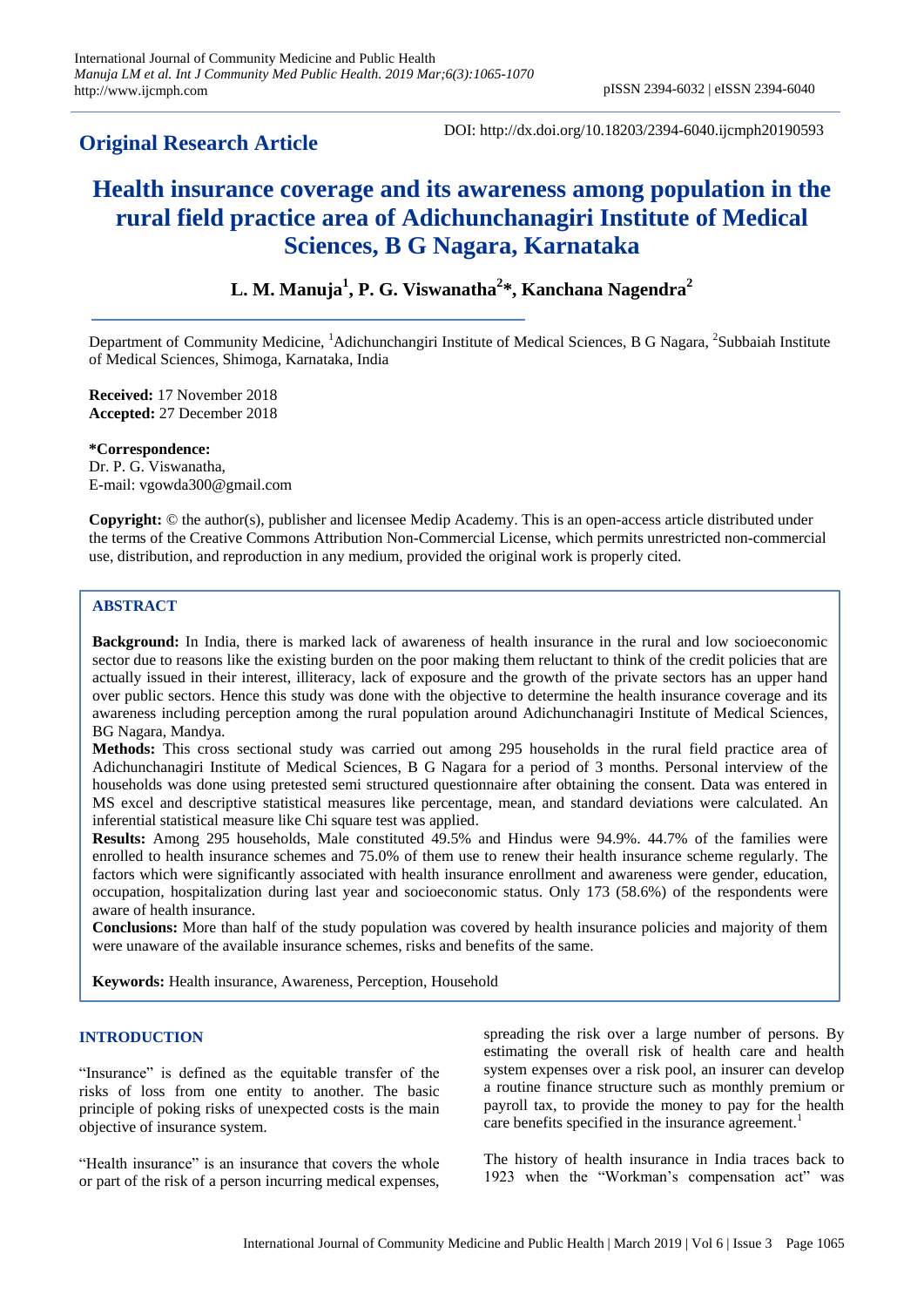passed. The year 1948 saw the introduction of Employees' State Insurance **(**ESI) act. The year 1999, with the passing of Insurance Regulatory Development Authority Bill (IRDA), marked the beginning of a new era for Indian health insurance, with a couple of international players investing in the Indian health insurance market by teaming up with local companies.<sup>2</sup>

In 2011, 3.9% of India's GDP was spent in the health sector.<sup>3</sup> Out of this 3.9% health insurance accounts for 5-10% expenditure, employers account for around 9% while personal expenditure amounts to an astounding 82%.<sup>4</sup> In the survey carried out in the year 2014 by National Sample Survey Office (NSSO), it was found out that more than 80% of Indians are not connected under any health insurance plan and only 18% (Government funded 12%) of the urban population and 14% (Government funded 13%) of the rural was covered under any form of health insurance.<sup>5</sup>

On 14th April 2018, Government of India launched a health insurance programme called Ayushman Bharat Yojana or National Health Protection Scheme which consists of two major elements-national health protection scheme–to provide cashless treatment to patients and wellness centers–to provide primary care to the patients.<sup>6</sup> 10 crore poor and vulnerable families are covered providing coverage up to 5 lakh rupees per family per year with secondary and tertiary care hospital facilities.

In the year 2018, Government of Karnataka launched "Suvarna Arogya Suraksha Scheme" which aims to extend Universal health coverage to all residents in Karnataka. Now Karnataka is the first state in India to provide universal health coverage. The current ongoing health schemes in the state of Karnataka will be covered under this scheme.<sup>7</sup>

Awareness about health insurance includes awareness in the general population, both urban and rural about its availability, characteristics of coverage, benefits, costs, usefulness and problems faced while getting claims. In India, there is marked lack of awareness of the above especially in the rural and low socioeconomic sector due to the existing burden on the poor making them reluctant to think of the credit policies that are actually issued in their interest, Illiteracy, Lack of exposure and the growth of the private sectors has an upper hand over public sectors. Due to this, the expensive services of the private sector fail to reach them. Hence this study was undertaken to determine the health insurance coverage and its awareness including perception among the rural population around Adichunchanagiri Institute of Medical Sciences (AIMS), BG Nagara, Mandya.

#### **METHODS**

#### *Study design*

It was a community based cross-sectional study done in rural field practice area of department of community medicine, AIMS, BG Nagara which comprises around 28 villages of 5,138 households for a period of three months (August 2018 to October 2018).

Study population consisted of the residents of the selected villages.

#### *Inclusion and exclusion criteria*

Inclusion criteria were all the households who were resident and gave consent to participate in the study. Exclusion criteria were the households who were not permanent residents of the village.

#### *Sample size*

Sample size was calculated using prevalence of 58% from the study conducted by Harish et al, which came out to be 289 (rounded off to 295) households with 10% allowable error. Sampling units were households.<sup>9</sup>

#### *Data collection*

Rural field practice area of AIMS, BG Nagara consists of 28 villages. All those villages were listed and 3 villages were randomly selected for the study. Population proportion to sample size was chosen from 3 villages using simple random sampling technique. After obtaining the consent, data was collected using Pre tested semi structured questionnaire by interview technique. The informants were informed about the study and each question was explained to them in their local language in which they could understand. House- to -house visit was made and the required information was collected by the investigator from the head of the family. If the selected house was locked, adjacent household was visited and only one member was interviewed from each house. Socio economic status was assessed using modified BG Prasad classification.

#### *Study tool*

Information was obtained using Pre tested semi structured questionnaire by interview technique.

The following variables with three parts were collected: Part 1: information related to socio demographic factors like data on name of head of family, address, religion, total family members, type of the family, education, occupation and income etc. Part 2: information related to Health insurance covered with relevant details. Part 3: includes information related to knowledge and perception on Health insurance schemes.

#### *Statistical analysis*

Data was entered in Microsoft excel and analyzed using Statistical Package for Social Sciences (SPSS) version 16. Descriptive statistical measures like percentage, mean, and standard deviations were calculated. An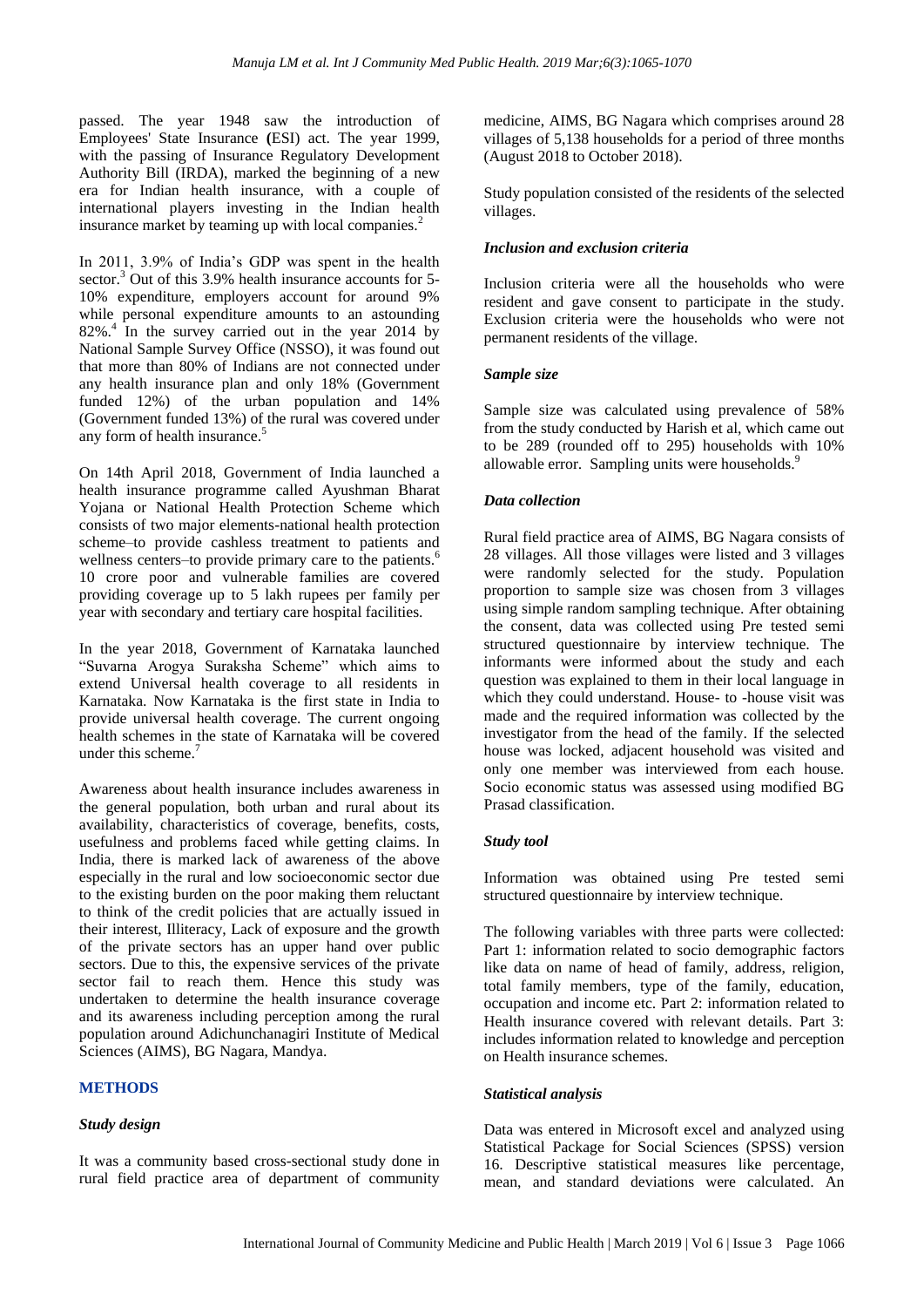inferential statistical measure like Chi square test was applied. Differences were interpreted to be statistically significant at  $\alpha$  error of 5%.

#### **RESULTS**

Among 295 households interviewed, majority of them 200 (67.8%) were in productive age group of 20-50 years, 39 (13.2%) were aged >60 years and 12 (4.1%) were less than 20 years. 149 (50.5%) of them were female and 146 (49.5%) were male members of the household. Of the study participants, 280 (94.9%) were Hindus, 11 (3.7%) were Muslims followed by 4 (1.4%) Christians and others. With respect to educational status, 52 (7.6%) of them were illiterates, very less 53 (18.0%) and 4 (1.4%) had done graduation and post-graduation respectively. Majority of them 69 (23.4%) and 80 (27.1%) were housewife and agriculturist respectively. Hence this shows the predominant rural population who are dependent on agriculture. 237 (80.3%) of the study subjects were married, followed by 52 (17.6%) unmarried, 2 (0.7%) divorced and 4 (1.4%) widow.

#### **Table 1: Distribution of households based on their enrolment in health insurance scheme.**

| <b>Enrollment</b> | <b>Frequency</b> | Percentage $(\% )$ |
|-------------------|------------------|--------------------|
| Yes               |                  | 44 ^               |
| No.               | 163              | 55.3               |

**Table 2: Relation between socio demographic variables and enrolment to health insurance schemes.**

| <b>Variables</b>      | <b>Enrolment to health insurance</b> |                  | <b>Total</b>     | Chi square value | P value |
|-----------------------|--------------------------------------|------------------|------------------|------------------|---------|
|                       | Enrolled                             | Not enrolled     |                  |                  |         |
| <b>Gender</b>         |                                      |                  |                  |                  |         |
| Female                | 56 (37.6)                            | 93 (62.4)        | 149              | 6.24             | 0.014   |
| Male                  | 76(52.1)                             | 70(47.9)         | $\overline{146}$ |                  |         |
| <b>Religion</b>       |                                      |                  |                  |                  |         |
| Christian             | 1(100)                               | $\boldsymbol{0}$ | 1                | 6.299            | 0.098   |
| Muslim                | 3(27.3)                              | 8(72.7)          | 11               |                  |         |
| Hindu                 | 125(44.6)                            | 155 (55.4)       | 280              |                  |         |
| Others                | 3(100)                               | $\overline{0}$   | $\overline{3}$   |                  |         |
| <b>Type of family</b> |                                      |                  |                  |                  |         |
| Nuclear               | 85 (46.2)                            | 99 (53.8)        | 184              | 1.679            | 0.432   |
| Joint                 | 29(38.7)                             | 46(61.3)         | $\overline{75}$  |                  |         |
| Three generation      | 18(50)                               | 18(50)           | 36               |                  |         |
| Age group (in years)  |                                      |                  |                  |                  |         |
| $<$ 20                | 6(50)                                | 6(50)            | 12               | 8.348            | 0.138   |
| 20-30                 | 40(54.8)                             | 33 (45.2)        | 73               |                  |         |
| 30-40                 | 35(49.3)                             | 36(50.7)         | 71               |                  |         |
| $40 - 50$             | 23(41.1)                             | 33 (58.9)        | 56               |                  |         |
| 50-60                 | 16(36.4)                             | 28(63.6)         | 44               |                  |         |
| $>60$                 | 12(30.8)                             | 27(69.2)         | 39               |                  |         |
| <b>Education</b>      |                                      |                  |                  |                  |         |
| Illiterate            | 9(17.3)                              | 43 (82.7)        | 52               | 23.87            | < 0.05  |
| Primary               | 24(40.7)                             | 35(59.3)         | $\overline{59}$  |                  |         |
| High school           | 35 (49.3)                            | 36(50.7)         | 71               |                  |         |
| Secondary             | 30(53.6)                             | 26(46.4)         | 56               |                  |         |
| Graduate              | 32(60.4)                             | 21 (39.6)        | 53               |                  |         |
| Post graduate         | 2(50)                                | 2(50)            | $\overline{4}$   |                  |         |
| <b>Occupation</b>     |                                      |                  |                  |                  |         |
| Housewife             | 18(26.1)                             | 51 (73.9)        | 69               | 25.158           | < 0.05  |
| <b>Business</b>       | 20(64.5)                             | 11(35.5)         | 31               |                  |         |
| Agriculturist         | 40(50)                               | 40(50.0)         | 80               |                  |         |
| Government Job        | 8(34.8)                              | 15(65.2)         | 23               |                  |         |
| Private Job           | 25(55.6)                             | 20 (44.4)        | 45               |                  |         |
| Labourer              | 3(18.8)                              | 13 (81.2)        | 16               |                  |         |
| Others                | 18(58.1)                             | 13(41.9)         | 31               |                  |         |
| <b>Marital status</b> |                                      |                  |                  |                  |         |
| Married               | 99 (41.8)                            | 138 (58.2)       | 237              | 10.04            | 0.18    |
| Unmarried             | 32(61.5)                             | 20(38.5)         | $\overline{52}$  |                  |         |
| Divorced              | 1(50.0)                              | 1(50.0)          | $\overline{2}$   |                  |         |
| Widow                 | 0(0.0)                               | 4(100.0)         | $\overline{4}$   |                  |         |

Continued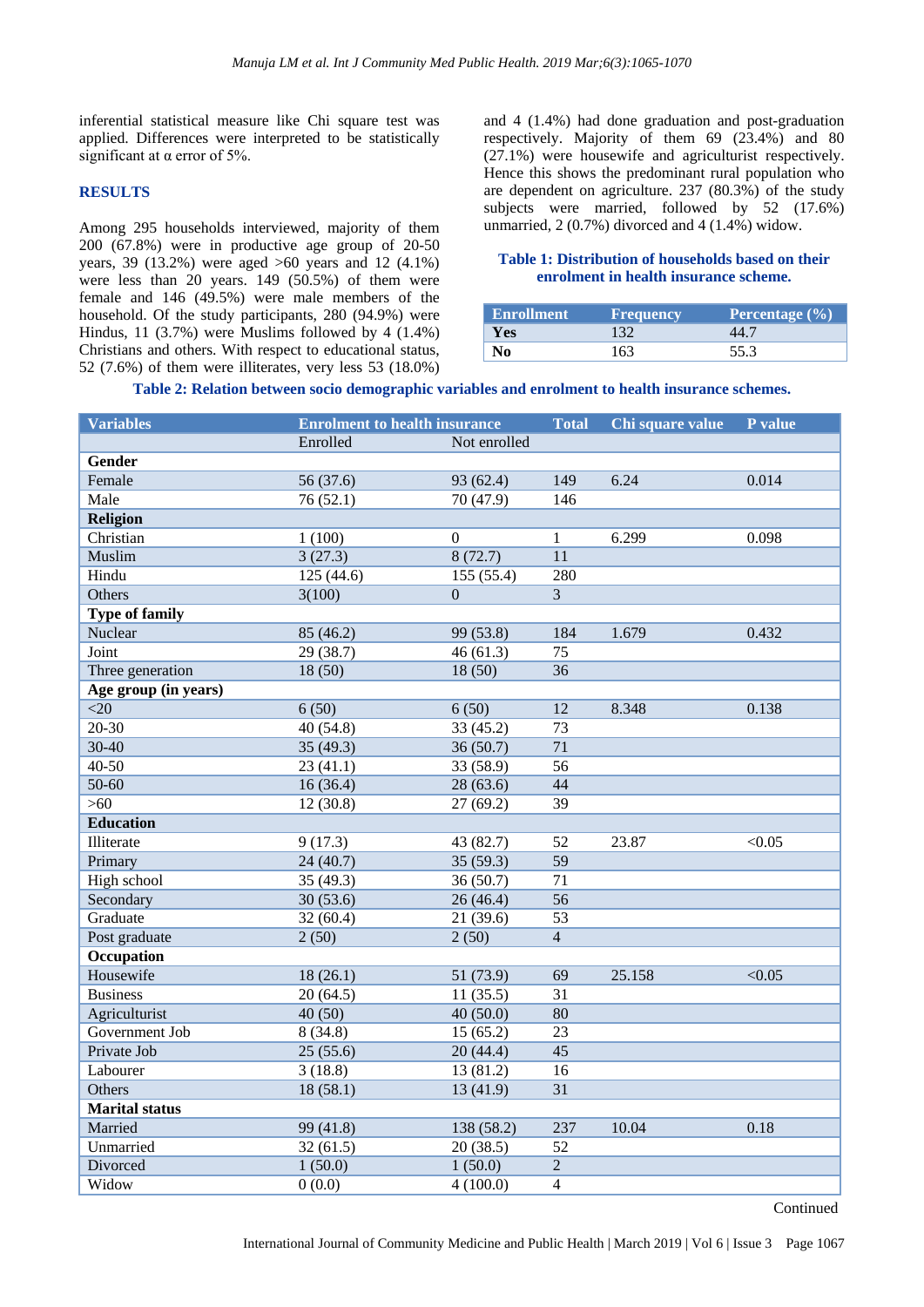| <b>Variables</b>                        | <b>Enrolment to health insurance</b> |           | <b>Total</b> | Chi square value | P value |  |
|-----------------------------------------|--------------------------------------|-----------|--------------|------------------|---------|--|
| Hospitalisation during last one year    |                                      |           |              |                  |         |  |
| Yes                                     | 47(55.3)                             | 38 (44.7) | 85           | 5.374            | 0.028   |  |
| No.                                     | 85 (40.5)                            | 125(59.5) | 210          |                  |         |  |
| <b>Average monthly medical expenses</b> |                                      |           |              |                  |         |  |
| $<$ 500                                 | 54(40.0)                             | 81(60.0)  | 135          | 3.731            | 0.292   |  |
| 501-1000                                | 48(52.7)                             | 43 (47.3) | 91           |                  |         |  |
| 1001-2000                               | 15(45.5)                             | 18 (54.5) | 33           |                  |         |  |
| >2000                                   | 15(41.7)                             | 21(58.3)  | 36           |                  |         |  |
| Socio economic status                   |                                      |           |              |                  |         |  |
| Class I                                 | 22(31.4)                             | 48 (68.6) | 70           | 9.911            | 0.042   |  |
| Class II                                | 50(43.9)                             | 64(56.1)  | 114          |                  |         |  |
| Class III                               | 41(56.9)                             | 31(43.1)  | 72           |                  |         |  |
| Class IV                                | 12(52.2)                             | 11(47.8)  | 23           |                  |         |  |
| Class V                                 | 7(43.8)                              | 9(56.2)   | 16           |                  |         |  |

#### **Table 3: Awareness and perception among people regarding health insurance.**

| <b>Variables</b>                                     | <b>Frequency</b> | $\frac{0}{\alpha}$ |  |  |  |
|------------------------------------------------------|------------------|--------------------|--|--|--|
| Type of health insurance preferred                   |                  |                    |  |  |  |
| Government                                           | 251              | 85.1               |  |  |  |
| Private                                              | 44               | 14.9               |  |  |  |
| <b>Reasons for not enrolling to health insurance</b> |                  |                    |  |  |  |
| Did not feel the need                                | 45               | 15.3               |  |  |  |
| High premiums charged                                | 8                | 2.7                |  |  |  |
| Lack of knowlege                                     | 160              | 54.2               |  |  |  |
| Low/uncertain income                                 | 58               | 19.7               |  |  |  |
| Low return for investment                            | 18               | 6.1                |  |  |  |
| Poor service provided                                | 6                | 2.0                |  |  |  |
| Reasons to take up health insurance                  |                  |                    |  |  |  |
| Attractive schemes                                   | 2                | 0.7                |  |  |  |
| Better health care for family                        | 74               | 25.1               |  |  |  |
| Covers big expenses                                  | 85               | 28.8               |  |  |  |
| Expecting health problems                            | 40               | 13.6               |  |  |  |
| Tax benefits                                         | 5                | 1.7                |  |  |  |
| To protect from rising cost of<br>health             | 89               | 30.2               |  |  |  |
| Perception regarding compulsion of health            |                  |                    |  |  |  |
| insurance                                            |                  |                    |  |  |  |
| Yes                                                  | 244              | 82.7               |  |  |  |
| No                                                   | 51               | 17.3               |  |  |  |

Nuclear family system, 184 (62.4%) was seen to be most common than joint 75 (25.4%) and three generation family 36 (12.2%). Most of the families belonged to socioeconomic status class II, 114 (38.6%) and III, 72 (24.4%) according to modified B G Prasads classification and most of them, 176 (59.7%) were living in Pucca house. Out of all the subjects interviewed, 135 (45.8%) were spending <500 Rupees per month on medical expenses, 30.8% were spending on an average of 501- 1000 Rupees, 11.2% on average of 1000-2000 Rupees and 12.2% on an average of more than 2000 Rupees.

Mean number of members in the family was found to be 4.57 and average number of earning members in the family was 1.90. 85 (28.8%) of the households had hospitalization to any family member during last one year. Average amount spent for hospitalization was approximately 52,124 Rupees. 185 (62.7%) of them was utilizing public hospitals when sick followed by 106 (35.9%) to private hospitals or private clinic and 4 (1.4%) preferred others like traditional therapists and quacks. The distance between the residence and nearest health facility available to the study subjects was less than 1 km for 95 (32.2%), between 1 km to 5 km for 136 (46.1%) and more than 5 km for 64 (21.7%) of the study participants.

It was found that 132 (44.7%) of the families were enrolled to health insurance schemes and 163 (55.3%) were not enrolled to any type of health insurance schemes. Of the 132 households who were enrolled, 99 (75.0%) were renewing the schemes regularly and majority of them had yeshasvini scheme and Pradhan Mantri Suraksha Bima Yojana (PMSBY) schemes which were actually old schemes. Other health insurance schemes enrolled by them were Rashtriya Swasthya Bima Yojana (RSBY), Central Government Health Scheme CGHS, ESI, and private insurance like HDFC, ICICI, Jyothi Sanjeevini etc.

When satisfaction of the study participants were asked about the health insurance utilized, 74 (56.0%) had good satisfaction, 3 (2.3%) excellent experience, 32 (24.2%) very good experience, 21 (15.9%) average experience and only 2 (1.5%) had poor experience. 117 (88.6%) of the insurance holders covered their family for health. The mean premium paid by the family members were as follows  $24.1\%$  of them were paying  $\leq 500$  Rupees, followed by 10.5% -501-1500, only 7.5% to 1500 to 5000 and 2.7% were paying >5000 Rupees premium.

Of the total 295 respondents, 173 (58.6%) of the respondents were aware of health insurance whereas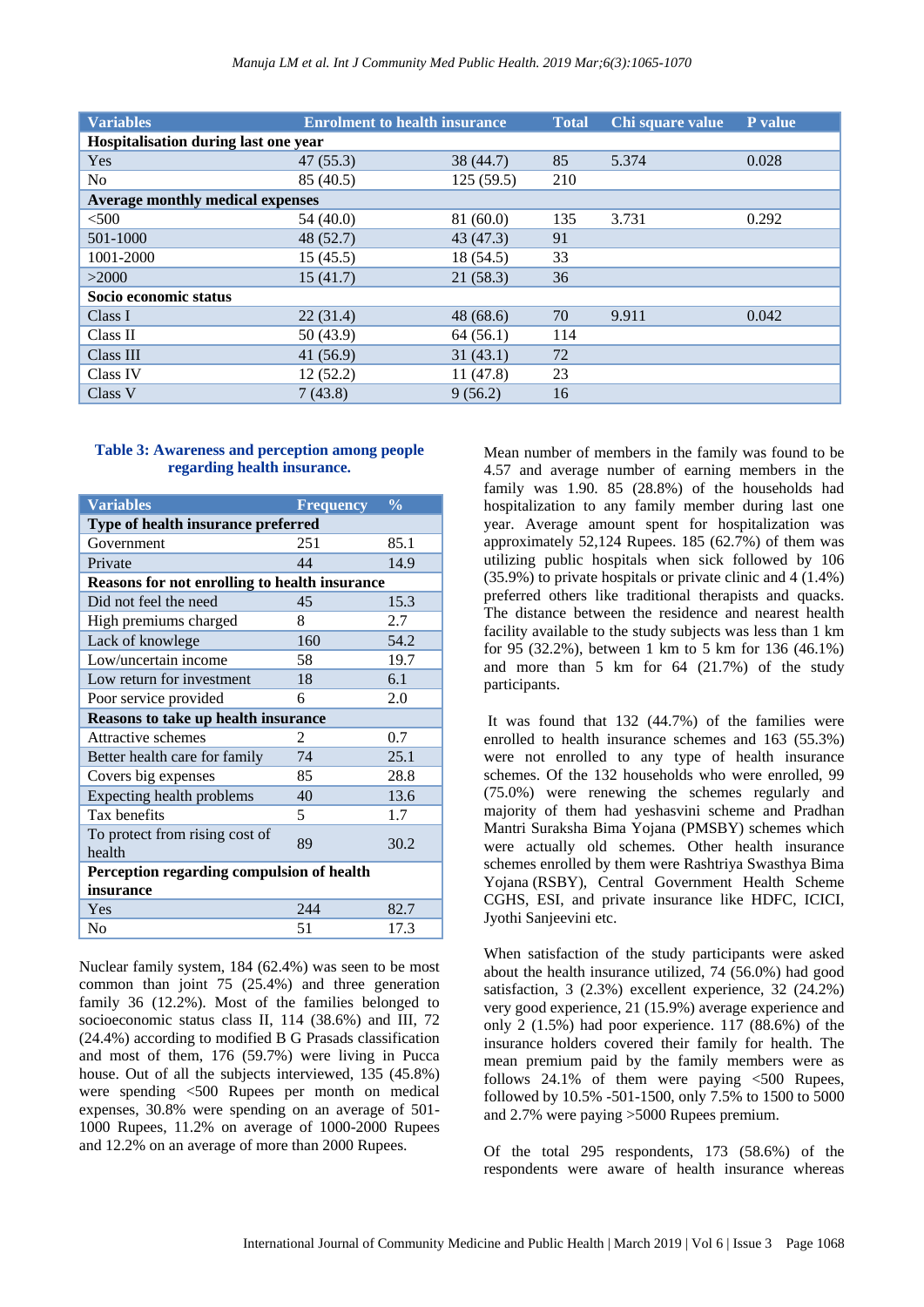41.4% per cent of them were unaware of any health insurance schemes. When interviewed about the source of information and awareness on health insurance, 59 (20.0%) of them respondents said that the friends/relatives was the source followed by hospitals 44 (14.9%), insurance agents 13 (4.4%), TV/outdoor advertisements 13 (4.4%), internet 1 (0.3%) and newspaper 2 (0.7%). The factors which were significantly associated with health insurance enrollment and awareness were gender, education, occupation, hospitalization during last year and socioeconomic status. In the present study, it was observed that the main barriers for the subscription of health insurance were inadequate knowledge regarding its benefits (54.2%), low income or uncertainty of income (20%), do not feel the need (15.3%) and others like high premiums, low return for investment and poor service provided.

#### **DISCUSSION**

Health insurance is highly necessary for the population like that of our country to meet the health expenditure and Protect households from impoverishment due to high out-of- pocket health expenditure.

In the present study, it was found that 44.7% of the families were enrolled to health insurance schemes and 75.0% of them use to renew their health insurance scheme regularly. 55.3% of the households under study have not subscribed for any health insurance schemes due to the lack of awareness and knowledge about the same when 15.3% of them haven't felt the need of any health insurance policies.

In a study done in Bangalore by Indumathi et al, 66.9% had health insurance coverage.<sup>8</sup> Comparatively this is higher than our study which can be due to the different study setting and population with varied awareness and perception on health insurance. Similar findings was seen in the study conducted by Harish et al in Mandya where the health insurance coverage for the family was 40.5% and individual level coverage was 48.8%.<sup>9</sup> 57% had availed health insurance in the study conducted by Sharon et al in coastal Karnataka.<sup>10</sup>

In the current study, male and female proportion were almost equal when compared to other studies where the male portion predominates this is due to the reason that during house visit, most of the times, it is the female who was available at home for the interview.<sup>11</sup> Majority 280 (94.9%) were hindus and most 62.4% were from nuclear families. This shows that not only in urban areas, even in rural areas currently the joint family system is fading with the new upcoming generation. These findings are comparable to the study by Reshmi et al.<sup>12</sup>

Majority of the population was between 20-50 years and only 7.6% of them were illiterates which indicate the improvement in educational status when compared to NFHS data. Majority of them, 23.4% and 27.1% were agriculturist and housewife respectively. Hence this shows the predominant rural population who are dependent on agriculture as their main occupation which is similar to study by Suvarna et al.<sup>11</sup>

In the present study, of the total 295 respondents, 173 (58.6%) of the respondents were aware of health insurance whereas 41.4% of them were unaware of any health insurance schemes. these findings are similar to other studies, where still the knowledge and awareness is poor which has to improve by providing health education and advertisements.<sup>11,12</sup> Majority 62.7% of them was utilizing public hospitals when sick followed by 35.9% to private hospitals or private clinic and 1.4% preferred others like traditional therapists and quacks. This shows still there is lot of myths and beliefs on traditional therapists and quacks.

Of the households who were enrolled to Health insurance, Most of them have enrolled to government schemes like Yeshasvini and PMSBY and very less to private schemes. These government schemes were actually now been merged and some of them has been renamed/cancelled which was not known by the study participants. The main barriers for the subscription of health insurance as perceived by the household were inadequate knowledge regarding its benefits (54.2%), low income or uncertainty of income (20%), do not feel the need (15.3%) and others like high premiums charged, low return for investment and poor service provided which is comparable to the reasons given in other study.<sup>11</sup>

The factors which were significantly associated with health insurance enrollment and awareness were gender, education, occupation, hospitalization during last year and socioeconomic status. This was comparable to other studies where the similar factors were the determinants of health insurance awareness.<sup>12</sup> Hence community needs to be educated about the available health insurance schemes through different modes of health education or advertisements.

#### **CONCLUSION**

More than half of the study population was covered by health insurance policies and majority of them were unaware of the available insurance schemes, risks and benefits of the same. The factors which were significantly associated with health insurance enrollment and awareness were gender, education, occupation, hospitalization during last year and socioeconomic status. Hence awareness among rural section of the society should be improved through various modes of communication to avoid them becoming poor due to the increased health care expenditure.

#### **ACKNOWLEDGEMENTS**

Author would like to thank study participants and the interns of AIMS, BG Nagara for their help.